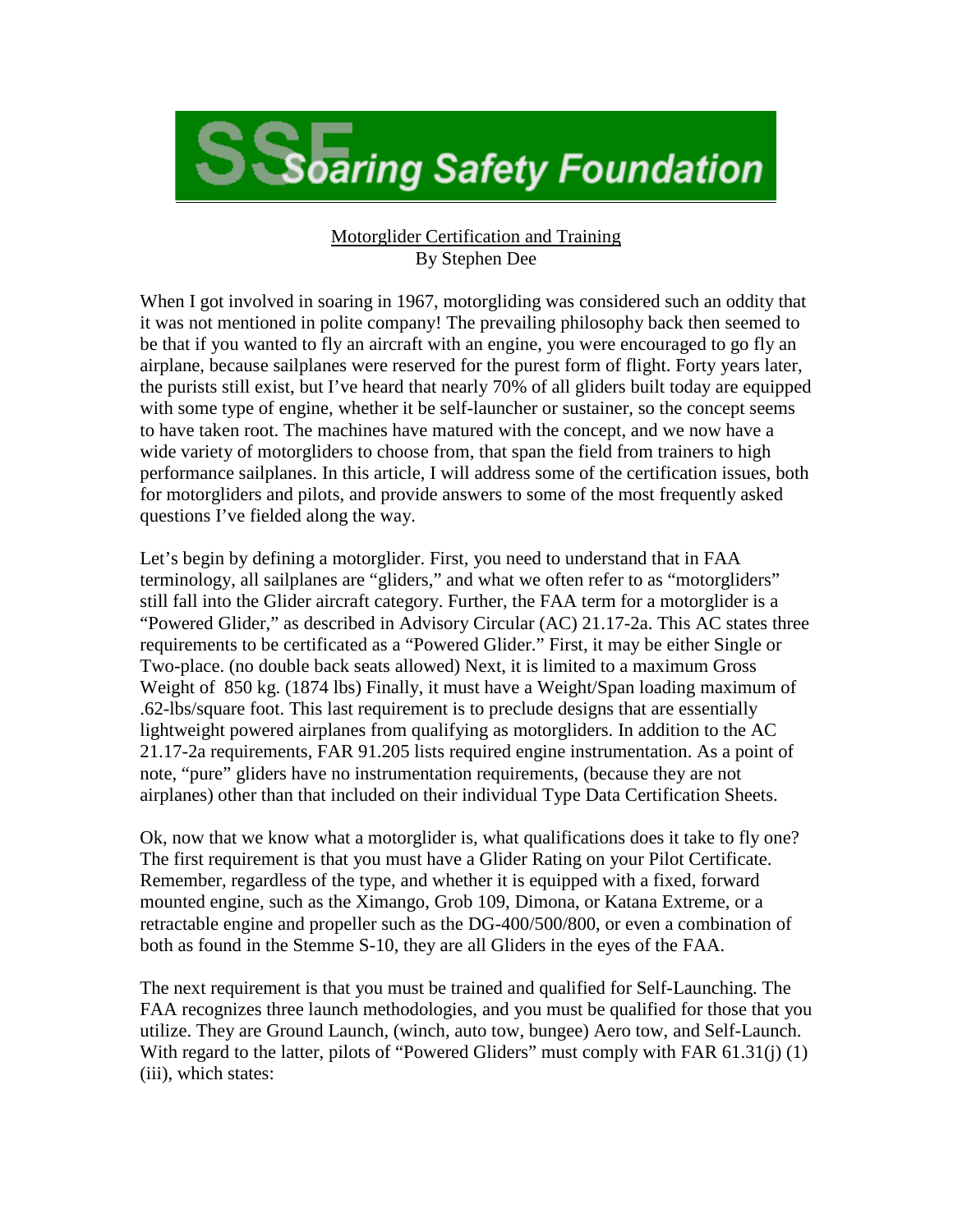*No person may act as pilot in command of a glider—using self-launch procedures, unless that person has satisfactorily accomplished ground and flight training on self-launch procedures and operations, and has received an endorsement from an authorized instructor who certifies in that pilot's logbook that the pilot has been found proficient in self-launch procedures and operations.*

Note that regardless of the launch methodology, it must be trained and signed off as a logbook Endorsement, somewhat analogous to the "Tailwheel Endorsement" required for pilots who fly tail dragger airplanes.

To determine exactly what constitutes the training required by FAR 61.31, you must digest AC 61-94. You also need to understand that decrees from the FAA exist at different levels, from Orders, to Regulations, to Advisory Circulars. We pilots are most familiar with Regulations, which are directive in nature, but often incomplete. That's where Advisory Circulars come it, to amplify Regulations, but they are only suggestive and permissive in nature. As the introduction to AC 61-94 indicates: *This AC provides recommendations, but not the only means, that may be used by glider pilots who desire to transition into gliders or sailplanes with Self-Launching capability.* The AC recommends two different syllabi, essentially one for glider pilots that also have SEL ratings, and another for those who do not. As you might imagine, the latter is more extensive. This AC is also the source for describing the qualifications of the CFI who can conduct the training. In short, these include holding a Commercial SEL Rating, be a CFIG, and have a Self-Launch Endorsement. In order to accomplish the items suggested in either syllabus, I conduct one thorough briefing and 3-5 flight hours with my students here in Memphis at Motorgliding USA. Most will complete all the requirements in one good day of training, but I suggest two to make the experience more enjoyable. Note that the hours indicated by the AC are merely suggestions, and that the guidance is a recommendation. However, I would find it difficult to safely train most pilots in much less time than the above. While we're in the midst of AC 61-94, we will also find the famous "Grandfather Clause" that exempts the requirement for a Self-Launch Endorsement based on prior experience. It states that: *A pilot who holds at least a Private Pilot Certificate with a Glider Rating and can show by logbook entry that he/she has had at least 5 hours of PIC experience in a motorglider before Jan 1, 1985, will be considered to have met the guidelines of this AC*.

Even if you qualify by virtue of the Grandfather Clause, your insurance carrier will likely dictate that a Self-Launch Endorsement is required, along with a cockpit check conducted by a Self-Launch Endorsed CFIG in your particular glider.

Now, for some FAQ:

Q: Can I fly a motorglider if I hold a Private Pilot SEL Rating?

A: No-you must have a Glider Rating, and a Self-Launch Endorsement.

Q: What if I promise to never shut off the engine-doesn't that make it an airplane? A: No-it's still a Glider, and the above remains true.

Q: Do I need a Medical Certificate to fly a motorglider?